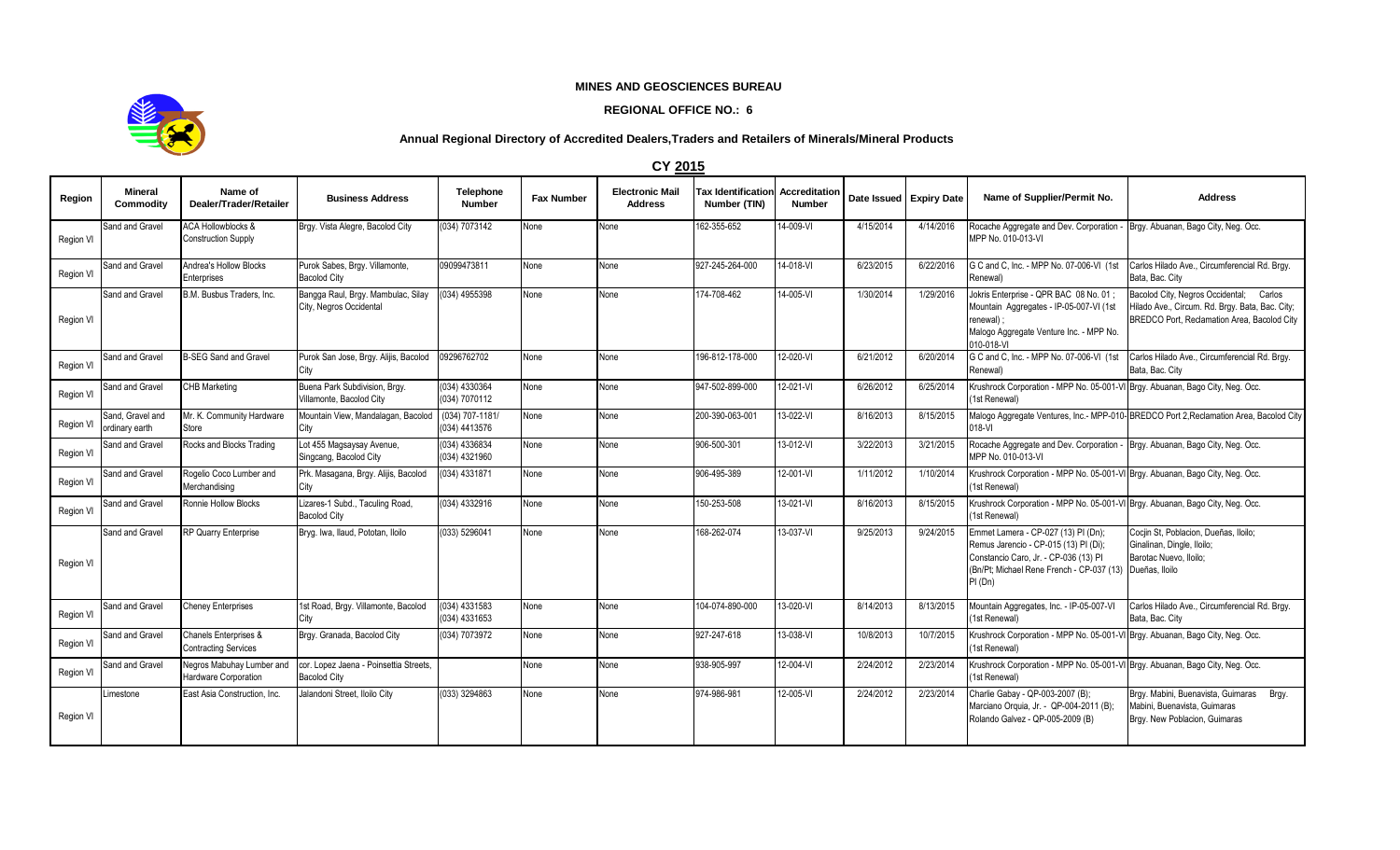| Region           | <b>Mineral</b><br>Commodity          | Name of<br>Dealer/Trader/Retailer                           | <b>Business Address</b>                                                  | <b>Telephone</b><br><b>Number</b> | <b>Fax Number</b> | <b>Electronic Mail</b><br><b>Address</b> | <b>Tax Identification</b><br>Number (TIN) | Accreditation<br><b>Number</b> | Date Issued Expiry Date |            | Name of Supplier/Permit No.                                                                                                                                                                       | <b>Address</b>                                                                                                    |
|------------------|--------------------------------------|-------------------------------------------------------------|--------------------------------------------------------------------------|-----------------------------------|-------------------|------------------------------------------|-------------------------------------------|--------------------------------|-------------------------|------------|---------------------------------------------------------------------------------------------------------------------------------------------------------------------------------------------------|-------------------------------------------------------------------------------------------------------------------|
| Region VI        | Sand and Gravel                      | Cervañez Hollow Blocks, Sand<br>and Gravel                  | Purok Busay, Brgy. Cabug, Bacolod<br>City                                | 034) 457-7084;<br>09092073395     | None              | None                                     | 934-550-752                               | 13-001-VI                      | 1/14/2013               | 1/13/2015  | Rocache Aggregate and Dev. Corporation - Brgy. Abuanan, Bago City, Neg. Occ.<br>MPP No. 010-013-VI                                                                                                |                                                                                                                   |
| Region VI        | Sand and Gravel                      | <b>Greenland Builders</b>                                   | Roxas Avenue, Kalibo, Aklan                                              | (036) 2683356                     | None              | None                                     | $\frac{1}{22-219-958}$                    | 13-005-VI                      | 2/19/2013               | 2/18/2015  | Augustus M. Gonzales - CP #03 (2012) VI- Roxas Avenue, Kalibo, Aklan<br>3N (Amendment)                                                                                                            |                                                                                                                   |
| Region VI        | Sand and Gravel                      | <b>Cross Road Concrete Products</b>                         | Jalaud Norte, Zarraga, Iloilo                                            | (033) 396-1797;<br>09106144263;   | None              | None                                     | 168-263-146                               | 12-016-VI                      | 5/21/2012               | 5/20/2014  | Jessie Rey Cantara - IP-01 (08) PI (Ln)                                                                                                                                                           | Pob. Leon, Iloilo                                                                                                 |
| <b>Region VI</b> | Sand and Gravel                      | <b>CLG Commercial Corporation</b>                           | Araneta St., Pahanocoy, Bacolod City (034) 704-3420;                     | (034) 444-2520                    | (034) 444-2521    | None                                     | 293-496-177                               | 13-014-VI                      | 5/16/2013               | 5/15/2015  | Krushrock Corporation - MPP No. 05-001-VI Brgy. Abuanan, Bago City, Neg. Occ.<br>1st Renewal)                                                                                                     |                                                                                                                   |
| Region VI        | Sand, Gravel and<br>quarry resources | Damasco Marketing                                           | Aganan - Ungka 1, Pavia, Iloilo                                          | (033) 329-6458                    | None              | None                                     | 155-590-204                               | 13-015-VI                      | 5/23/2013               | 5/22/2015  | John Olivares - IP-01-(09) PI (Iq);<br>Jessie Rey Cantara - IP- 01 (08) PI (Ln);<br>Jay Lascano - QP-09-005 (Sb); Rogelio Brgy. Bagumbayan, Sta. Barbara, Iloilo<br>Solania - CP-006 (13) PI (Jn) | San Juan St., Igbaras, Iloilo<br>Poblacion Leon, Iloilo<br>Brgy. Jibolo, Janiuay, Iloilo                          |
| Region VI        | Sand and Gravel                      | DTOTO Builder & Construction<br>supply, Inc.                | San Juan Street, Sto. Niño, Brgy. #2,<br><b>Bacolod City</b>             | (034) 708-5354;<br>(034) 435-1400 | None              | None                                     | 405-391-703                               | 12-032-VI                      | 10/25/2012              | 10/24/2014 | G C and C, Inc. - MPP No. 07-006-VI (1st<br>Renewal)                                                                                                                                              | Carlos Hilado Ave., Circumferencial Rd. Brgy.<br>Bata, Bac, City                                                  |
| Region VI        | Sand and Gravel                      | <b>First Five Labor Services</b>                            | #2645 Narra Lopez jaena St., Bacolod (034) 4337618                       |                                   | None              | None                                     | 183-302-688                               | 12-017-VI                      | 5/23/2012               | 5/22/2014  | G C and C, Inc. - MPP No. 07-006-VI (1st<br>Renewal)                                                                                                                                              | Carlos Hilado Ave., Circumferencial Rd. Brgy.<br>Bata, Bac. City                                                  |
| Region VI        | and and Gravel                       | FMJ Hollow Block Factory                                    | Brgy. Cagamutan Norte, Leganes,<br>lloilo                                | (033) 396-1429                    | None              | None                                     | 916-481-962                               | 12-019-VI                      | 5/23/2012               | 5/22/2014  |                                                                                                                                                                                                   |                                                                                                                   |
| Region VI        | Sand and Gravel                      | <b>EZDC</b> Enterprises                                     | #13 Cardinal St., Olympia Village,<br>Brgy. Alijis, Bacolod City, Negros | (034) 708-0115;<br>09228466320    | None              | None                                     | 168-269-193                               | 12-008-VI                      | 3/14/2012               | 3/13/2014  | G C and C, Inc. - MPP No. 07-006-VI (1st<br>Renewal)                                                                                                                                              | Carlos Hilado Ave., Circumferencial Rd. Brgy.<br>Bata, Bac, City                                                  |
| Region VI        | Sand and Gravel                      | <b>GNS Construction and Supply</b>                          | Ogatis Street, La Carlota City, Negros<br>Occ.                           | 09994530557                       | None              | None                                     | 279-884-087                               | 13-028-VI                      | 9/9/2013                | 9/8/2015   | G C and C, Inc. - MPP No. 07-006-VI (1st<br>Renewal)                                                                                                                                              | Carlos Hilado Ave., Circumferencial Rd. Brgy.<br>Bata, Bac. City                                                  |
| Region VI        | Sand and Gravel                      | GLE Sand and Gravel and<br>Enterprises                      | Lot 1 & 2, Medel Road, Tangub,<br><b>Bacolod City</b>                    | (034) 4441644;<br>(034) 4442591   | None              | None                                     | 128-410-779                               | 12-014-VI                      | 4/26/2012               | 4/25/2014  | G C and C, Inc. - MPP No. 07-006-VI (1st<br>Renewal):<br>Malogo Aggregate Ventures, Inc. - MPP-<br>010-018-VI                                                                                     | Carlos Hilado Ave., Circumferencial Rd. Brgy.<br>Bata, Bac. City<br>BREDCO Port 2, Reclamation Area, Bacolod City |
| Region VI        | Sand and Gravel                      | Gerardo J. Gabo Enterprise                                  | Purok 1. New Poblacion. Buenavista<br>Guimaras                           | 09153671625:<br>09493201098       | None              | None                                     | 136-965-853                               | 12-035-VI                      | 11/8/2012               | 11/7/2014  | lessie Rey Cantara - IP-01 (08) PI (Ln)                                                                                                                                                           | Pob. Leon. Iloilo                                                                                                 |
| Region VI        | Sand and Gravel                      | Products                                                    | Genesis Consolidated Concrete Prk. Himaya, Mansilingan, Bacolod<br>City  | (034) 708-7475;<br>(034) 4762926  | None              | None                                     | 160-900-121                               | 12-011-VI                      | 4/10/2012               | 4/9/2014   | Krushrock Corporation - MPP No. 05-001-<br>VI (1st Renewal);<br>Malogo Aggregate<br>Ventures, Inc. MPP-010-018-VI                                                                                 | Brgy. Abuanan, Bago City, Neg. Occ.<br>BREDCO Port 2, Reclamation Area, Bacolod City                              |
| Region VI        | Ordinary Earth                       | Gene Canaya Sand and Gravel Cordova Norte, tigbauan, Iloilo |                                                                          | 511-4052                          | None              | None                                     | 176-347-126                               | 13-017-VI                      | 6/19/2013               | 6/18/2015  | Mary Ann Catequista - QP-10-001 (Ti)                                                                                                                                                              | Turija Subdivision, Oton, Iloilo                                                                                  |
| Region VI        | Irdinary Earth                       | J.H. Hauler's Inc.                                          | 211 Diversion Road, Sambag, Jaro,<br><b>Iloilo City</b>                  | 321-1854:<br>321-1856             | None              | None                                     | 005-818-888                               | 12-034-VI                      | 11/8/2012               | 11/7/2014  | Jay Lascano - QP-09-005 (Sb)                                                                                                                                                                      | Brgy. Bagumbayan, Sta. Barbara, Iloilo                                                                            |
| Region VI        | Sand and Gravel                      | Humming Bird Construction<br>and Supply                     | Carlsberg Road, Lopez Jaena St.,<br>Brgy. 31,<br><b>Bacolod City</b>     | 432-3158                          | None              | None                                     | 124-723-002                               | 12-015-VI                      | 5/21/2012               | 5/20/2014  | G C and C, Inc. - MPP No. 07-006-VI (1st<br>Renewal)                                                                                                                                              | Carlos Hilado Ave., Circumferencial Rd. Brav.<br>Bata, Bac. City                                                  |
| Region VI        | Sand and Gravel                      | JGE General Merchandising                                   | Mabini Street, Zone 4-A, Talisay City<br>Negros Occidental               | 495-3376                          | None              | None                                     | 112-971-875                               | 12-027-VI                      | 9/3/2012                | 9/2/2014   | Mountain Aggregates, Inc. - MPP No. 012-<br>$021 - VI$                                                                                                                                            | Carlos Hilado Ave., Circumferencial Rd. Brgy.<br>Bata, Bac. City                                                  |
| Region VI        | Sand and Gravel                      | Kent William's Marketing                                    | So. Manue, Brgy. Tagbac Sur, Oton,<br>lloilo                             | 300-7248                          | None              | None                                     | 106-081-281                               | 12-009-VI                      | 3/27/2012               | 2/26/2014  | John Olivares - IP-01-(09) PI (Iq)                                                                                                                                                                | San Juan St., Igbaras, Iloilo                                                                                     |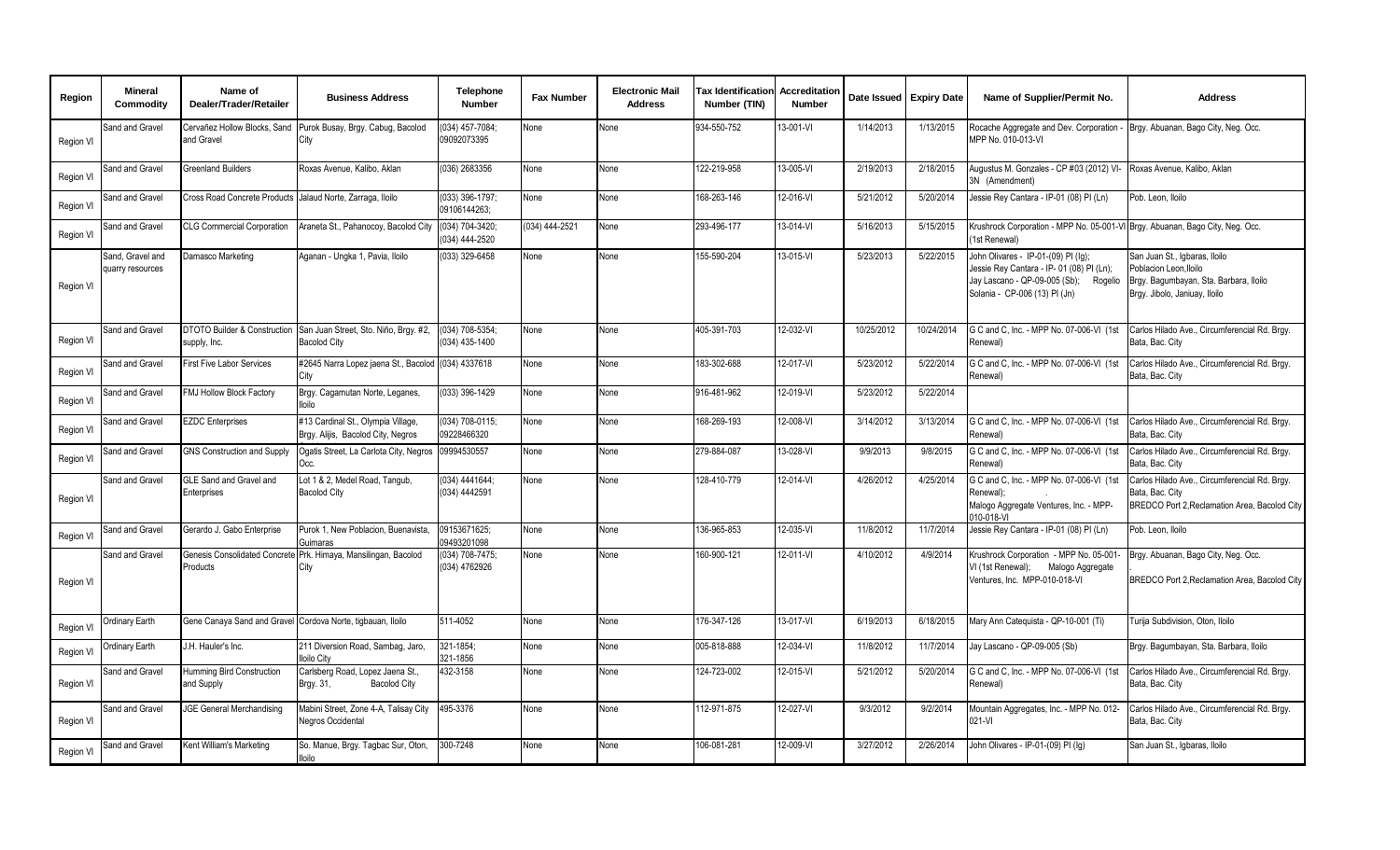| Region    | <b>Mineral</b><br>Commodity                                 | Name of<br>Dealer/Trader/Retailer                        | <b>Business Address</b>                                                            | <b>Telephone</b><br><b>Number</b> | <b>Fax Number</b> | <b>Electronic Mail</b><br><b>Address</b> | <b>Tax Identification Accreditation</b><br>Number (TIN) | <b>Number</b> |            | Date Issued Expiry Date | Name of Supplier/Permit No.                                                                         | <b>Address</b>                                                                                               |
|-----------|-------------------------------------------------------------|----------------------------------------------------------|------------------------------------------------------------------------------------|-----------------------------------|-------------------|------------------------------------------|---------------------------------------------------------|---------------|------------|-------------------------|-----------------------------------------------------------------------------------------------------|--------------------------------------------------------------------------------------------------------------|
| Region VI | Sand and Gravel                                             | J. F. Biasca Construction and<br>Suppllies               | Purok Masaga, Brgy. Alijis, Bacolod<br>Citv                                        | 034 434-6933                      | None              | None                                     | 155-457-570                                             | 13-035-VI     | 9/23/2013  | 9/22/2015               | G C and C, Inc. - MPP No. 07-006-VI (1st<br>Renewal)                                                | Carlos Hilado Ave., Circumferencial Rd. Brgy.<br>Bata, Bac, City                                             |
| Region VI | Sand and Gravel                                             | <b>JGN Enterprises</b>                                   | Bangga Lucasan, Circumferencial<br>Bacolod City,<br>Road<br>Nearos Occ.            | 495-5596: 4566829:<br>4575104     | None              | None                                     | 930-134-300                                             | 13-030-VI     | 9/9/2013   | 9/8/2015                | G C and C, Inc. - MPP No. 07-006-VI (1st<br>Renewal)                                                | Carlos Hilado Ave., Circumferencial Rd. Brgy.<br>Bata, Bac. City                                             |
| Region VI | arth                                                        | sand, gravel, ordinary Joce-Mar Enterprises              | Bangga Totong 2, Brgy. Felisa,<br><b>Bacolod City</b>                              | 0912-4534772                      | None              | None                                     | 167-046-174                                             | 12-024-VI     | 7/23/2012  | 7/22/2014               | Juan Jose Bonnin - 09-BAC-QPR-01                                                                    | Mt. View subdivision, Mandalagan<br><b>Bacolod City</b>                                                      |
| Region VI | sand, gravel, filling<br>materials, hollow<br><b>plocks</b> | Naldoza Concrete Products                                | Orbe Street, Baybay Norte, Miag-ao,<br>lloilo                                      | (033) 315-8130                    | None              | None                                     | 183-773--330                                            | 12-002-VI     | 2/6/2012   | 2/5/2014                | Ma. Lorena L. Tristeza - IP-01 (10) PI (Gu)                                                         | Granada St., Guimbal, Iloilo                                                                                 |
| Region VI | sand, gravel and<br>imestone                                |                                                          | Lacky Bels Hardware & Lumber Sto. Rosario, Buenavista, Guimaras                    | 0906-4529792                      | None              | None                                     | 936-414-233                                             | 12-029-VI     | 10/1/2012  | 9/30/2014               | Jessie Rey Cantara - IP-01 (08) PI (Ln)                                                             | Pob. Leon, Iloilo                                                                                            |
| Region VI | Sand and Gravel                                             | KITCO Hardware                                           | Blk. 1 Lot 4, Brgy. Montevista, Bacolod (034) 708-0436                             |                                   | None              | None                                     | 252-934-556                                             | 12-026-VI     | 8/17/2012  | 8/16/2014               | CLG Commercial Corp. - CA No. 11-010-VI                                                             | Pahanocoy, Bacolod City                                                                                      |
| Region VI | Sand and Gravel                                             | Kenzou Construction Int'l, Co.                           | Lot 4, Blk 5, Villa Lucasan Subd., Brgy. (034) 7040331<br>Mandalagan, Bacolod City |                                   | None              | None                                     | 266-818-034                                             | 12-023-VI     | 7/9/2012   | 7/8/2014                | Mountain Aggregates, Inc. - MPP No. 012-<br>021-VI                                                  | Carlos Hilado Ave., Circumferencial Rd. Brqy.<br>Bata, Bac, City                                             |
| Region VI | Sand and Gravel                                             | MZ Enterprises                                           | Blk. 9, Lot 9 Sta. Lucia Garden, Brgy.<br>Taculing, Bacolod City                   | (034) 476-0892                    | None              | None                                     | 711-190-157                                             | 13-036-VI     | 9/23/2013  | 9/22/2015               | G C and C, Inc. - MPP No. 07-006-VI (1st<br>Renewal)                                                | Carlos Hilado Ave., Circumferencial Rd. Brgy.<br>Bata, Bac, City                                             |
| Region VI | Sand and Gravel                                             | Melieve Enterprises                                      | Zaldivar, Buenavista, Guimaras                                                     | 0919-3954191                      | None              | None                                     | 290-240-376                                             | 12-010-VI     | 3/27/2012  | 3/26/2014               | Merky Construction Consultancy Services<br>and Supply - MPP No. 05-004-VI (1st<br>Renewali          | Brgy. Duyan duyan, Sta. Barbara, Iloilo                                                                      |
| Region VI | Sand and Gravel                                             | New Lima Hollow Block Maker                              | #1526 Benares St., Capitol Heights.<br>Villamonte, Bacolod City                    | (034) 433-2925;<br>(034) 433-0902 | None              | None                                     | 277-871-198                                             | 13-013-VI     | 4/15/2013  | 4/14/2015               | 018-VI                                                                                              | Malogo Aggregate Ventures, Inc.- MPP-010-BREDCO Port 2, Reclamation Area, Bacolod City                       |
| Region VI | Sand and Gravel                                             | Nil- An's Enterprises                                    | Libertad Extension, Mansilingan,<br><b>Bacolod City</b>                            | (034) 707-1072;<br>0949-4895578   | None              | None                                     | 944-756-379                                             | 12-037-VI     | 12/17/2012 | 12/16/2014              | Krushrock Corporation - MPP No. 05-001-VI Brgy. Abuanan, Bago City, Neg. Occ.<br><b>Ist Renewal</b> |                                                                                                              |
| Region VI | Sand and Gravel                                             | New Era Marketing                                        | Purok 1, New Poblacion, Buenavista,<br>Guimaras                                    | 033) 335-0424                     | None              | None                                     | 122-455-657                                             | 12-013-VI     | 4/10/2012  | 4/9/2014                | Francisco Carton - CP-003 (12) PI (Zr)                                                              | Brgy. Tubigan, Zarraga, Iloilo                                                                               |
| Region VI | Sand and Gravel                                             | Ordoñez Traders                                          | Burgos street, Reclamation Area,<br><b>Bacolod City</b>                            | (034) 433-1678                    | None              | None                                     | 151-589-539                                             | 13-033-VI     | 9/23/2013  | 9/22/2015               | Rocache Aggregate and Dev. Corporation<br>MPP No. 010-013-VI                                        | Brgy. Abuanan, Bago City, Neg. Occ.                                                                          |
| Region VI | Sand and Gravel                                             | R.A. Construction and General<br>Merchandise             | Carmen Bldg., Lizares Street, Brgy. 39 (034) 433-2239<br><b>Bacolod City</b>       |                                   | None              | None                                     | 949-331-187                                             | 12-025-VI     | 8/13/2012  | 8/12/2014               | Rocache Aggregate and Dev. Corporation-<br>MPP No. 010-013-VI                                       | Brgy. Abuanan, Bago City, Neg. Occ.                                                                          |
| Region VI | Sand and Gravel                                             | <b>RJG Enterprises</b>                                   | Brgy. Tacay, Buenavista, Guimaras                                                  |                                   | None              | None                                     | 936-427-727                                             | 12-033-VI     | 11/8/2012  | 11/7/2014               | Edita Fanega - CP -019 (12) PI (Mg)                                                                 | Brgy. Netura, Miag-ao, Iloilo                                                                                |
| Region VI | Sand, Gravel and<br>ordinary earth                          | WAB Aggregates & Hollow<br><b>Blocks Supply</b>          | Lot 15 & 16, Blk. 10, Menlo II, Talisay<br>City                                    | (034) 495-0133;<br>0908-7192479   | None              | None                                     | 414-583-303                                             | 12-028-VI     | 10/1/2012  | 9/30/2014               | (Mg);<br>Benjamen Roy Guirnela - QP-11-003 (NOC) Industria St., Talisay, Negros Occ.<br>COF         | Mountain Aggregates, Inc. - CP -019 (12) PI Carlos Hilado Ave., Circumferencial Rd. Brgy.<br>Bata, Bac. City |
| Region VI | Sand and Gravel                                             | <b>Titan Aggregates</b>                                  | Lot 7A Circumferencial Road, Brgy.<br><b>Bacolod City</b>                          | (034) 441-0628                    | None              | None                                     | 282-975-429                                             | 13-003-VI     | 1/21/2013  | 1/20/2015               | Mountain Aggregates, Inc. - IP-05-007-VI<br>1st Renewal)                                            | Carlos Hilado Ave., Circumferencial Rd. Brgy.<br>Bata, Bac, Citv                                             |
| Region VI | Sand and Gravel                                             | Sayud Enterprises                                        | So. Cabug, Brgy. Guinahalaran, Silay                                               | (034) 495-5604                    | None              | None                                     | 942-549-268                                             | 13-029-VI     | 9/9/2013   | 9/8/2015                | 018-VI                                                                                              | Malogo Aggregate Ventures, Inc.- MPP-010- BREDCO Port 2, Reclamation Area, Bacolod City                      |
| Region VI | Sand and Gravel                                             | SDS Aggregates & Concrete<br><b>Products Enterprises</b> | Bangga Sagrado, Talisay City, Negros                                               | 0922-8505203                      | None              | None                                     | 268-580-986                                             | 12-038-VI     | 12/21/2012 | 12/20/2014              | $18-Vl$                                                                                             | Malogo Aggregate Ventures, Inc.- MPP-010-BREDCO Port 2, Reclamation Area, Bacolod City                       |
| Region VI | Ordinary Earth/ filling<br>naterials                        | Silver Dragon Construction &<br>umber & Glass Supply     | JJ Gonzaga Village, Mansilingan,<br><b>Bacolod City</b>                            | (034) 446-2163;<br>(034) 446-0154 | None              | None                                     | 919-463-860                                             | 12-036-VI     | 11/23/2012 | 11/22/2014              | Carlos Hilado II - QP-10-004 (NOC) DOE                                                              | Rm 216 Yusay Bldg., Araneta Street<br><b>Bacolod City</b>                                                    |
| Region VI | Rock Phosphate/<br>dolomite/ limestone                      | Travchar Mine and Mineral<br>Processing                  | Menchaca Street, Brgy. Looc,<br>Calatrava<br>Negros<br>Occidental                  | 0917-30022112                     | None              | None                                     | 940-642-725                                             | 12-012-VI     | 4/2/2012   | 4/1/2014                | Victoriano G. Locsin - QP No. 066-11                                                                | Brgy. Luz, Guinhulngan City, Negros Oriental                                                                 |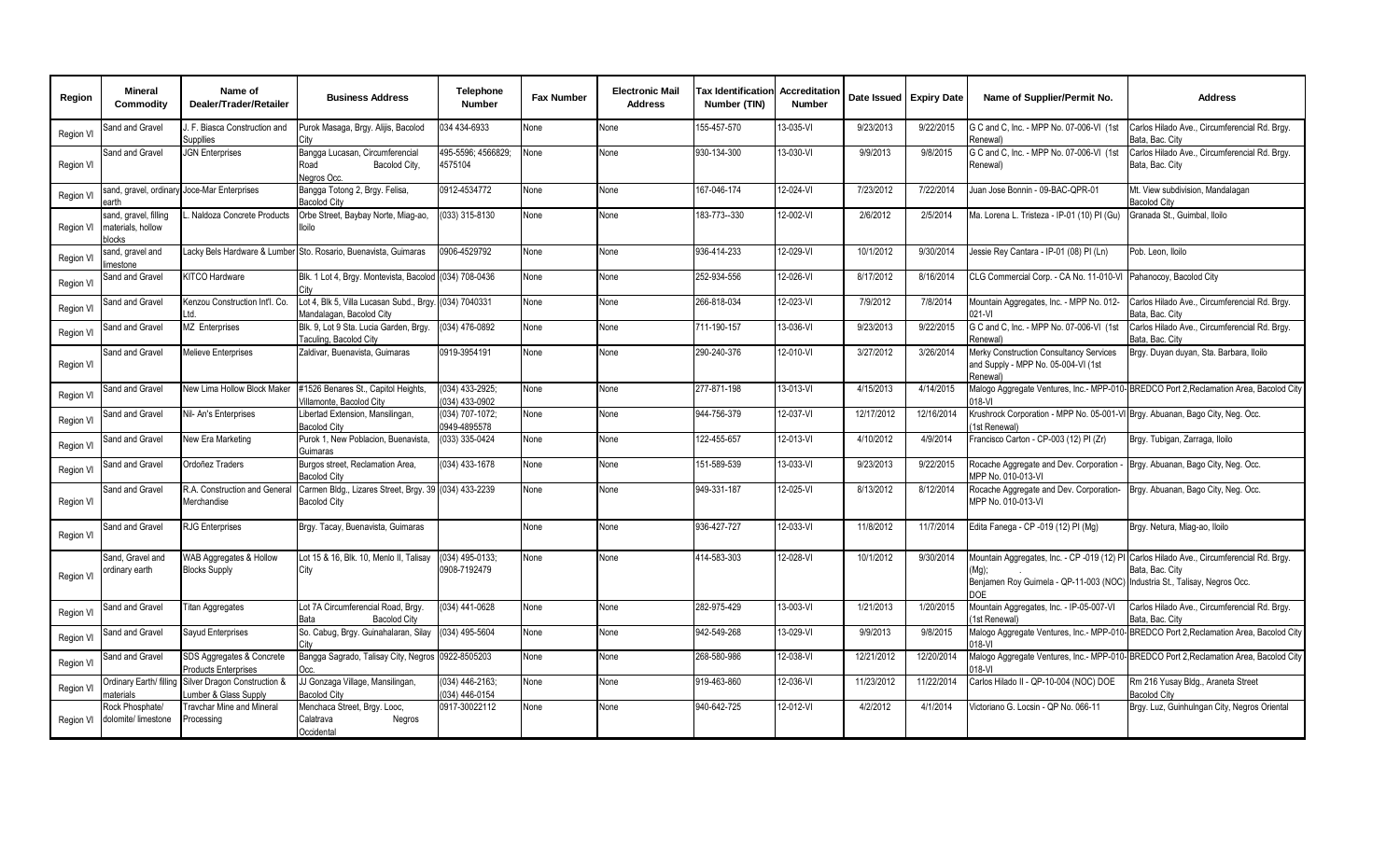| Region    | <b>Mineral</b><br>Commodity                               | Name of<br>Dealer/Trader/Retailer                            | <b>Business Address</b>                                                                        | Telephone<br><b>Number</b>      | <b>Fax Number</b>             | <b>Electronic Mail</b><br><b>Address</b> | <b>Tax Identification</b><br>Number (TIN) | <b>Accreditation</b><br><b>Number</b> |            | Date Issued   Expiry Date | Name of Supplier/Permit No.                                                                                                                | <b>Address</b>                                                                                                                                           |
|-----------|-----------------------------------------------------------|--------------------------------------------------------------|------------------------------------------------------------------------------------------------|---------------------------------|-------------------------------|------------------------------------------|-------------------------------------------|---------------------------------------|------------|---------------------------|--------------------------------------------------------------------------------------------------------------------------------------------|----------------------------------------------------------------------------------------------------------------------------------------------------------|
| Region VI | Sand and Gravel                                           | <b>ZCP Marketing</b>                                         | Lacson Avenue, Zarraga, Iloilo                                                                 | 525-8030                        | None                          | None                                     | 141-246-173                               | 12-006-VI                             | 3/15/2012  | 3/14/2014                 | Emmet Michael Anthony Lamera - CP 013-<br>(11) PI (Dñ);                                                                                    | Cocjin St, Poblacion, Dueñas, Iloilo                                                                                                                     |
| Region VI | Sand and Gravel                                           | Reynaldo's Hollowblockan                                     | Brgy. Pader, Dueñas, Iloilo                                                                    | 0918-4547182                    | None                          | None                                     | 272-789-565                               | 13-016-VI                             | 5/23/2013  | 5/22/2015                 | Reymar Lamasan- CP 055 (11) PI (Dñ)<br>Reymar Lamasan - CP 055 (11) PI (Dñ)                                                                | Poblacion Dueñas, Iloilo<br>Poblacion Dueñas, Iloilo                                                                                                     |
| Region VI | Sand and Gravel                                           | DBG Hollow Blocks & Lumber<br><b>Construction Enterprise</b> | Hillside Subdivision, Brgy. Mansilingan (034) 434-6085<br><b>Bacolod City</b>                  | 09209277580                     | (034) 4346198                 | None                                     | 944-7620-914-000                          | 13-009-VI                             | 3/11/2013  | 3/10/2015                 | G C and C, Inc. - MPP No. 07-006-VI (1st<br>Renewal)                                                                                       | Carlos Hilado Ave., Circumferencial Rd. Brgy.<br>Bata, Bac. City                                                                                         |
| Region VI | Sand and Gravel                                           | GBB Hollow Blocks and<br>Aggregates                          | Carlos Hilado Hi-way, Brgy. Bata<br><b>Bacolod City</b>                                        | (034) 434-6085<br>09209277580   | (034) 4761342;<br>09476269757 | None                                     | 110-239-610                               | 13-004-VI                             | 2/15/2013  | 2/14/2015                 | G C and C, Inc. - MPP No. 07-006-VI (1st<br>Renewal)                                                                                       | Carlos Hilado Ave., Circumferencial Rd. Brgy.<br>Bata, Bac, Citv                                                                                         |
| Region VI | Sand and Gravel                                           | Alley Lumber and Construction<br>Supply                      | Ramylu Drive, Tangub, Bacolod City                                                             | (034) 4769006                   | None                          | None                                     | 121-330-460                               | 13-006-VI                             | 3/2/2013   | 3/1/2015                  | Krushrock Corporation - MPP No. 05-001-V<br>(1st Renewal)                                                                                  | Brgy. Abuanan, Bago City, Neg. Occ.                                                                                                                      |
| Region VI | Sand and Gravel                                           | <b>VAF General Merchandise</b>                               | Brgy. Ma-ao, Bago City, Negros<br>Occidental                                                   | (034) 4730607                   | None                          | None                                     | 180-081-281                               | 13-007-VI                             | 3/2/2013   | 3/1/2015                  | G C and C, Inc. - MPP No. 07-006-VI (1st<br>Renewal):<br>Nestor J. Gargarita - IP-12-020-(NOC) SAG Libertad Ext., Bacolod City, Negros Occ | Carlos Hilado Ave., Circumferencial Rd. Brgy.<br>Bata, Bac. City                                                                                         |
| Region VI | Sand and Gravel                                           | <b>JVBar Enterprises</b>                                     | La Purisima Concepcion Building<br>Cuadra-Locsin Street, Bacolod City                          | 0915-4017005;<br>0932-3567573   | None                          | None                                     | 131-326-649                               | 13-002-VI                             | 1/14/2013  | 1/13/2015                 | Nestor J. Gargarita - IP-12-020-(NOC) SAG Libertad Ext., Bacolod City, Negros Occ                                                          |                                                                                                                                                          |
| Region VI | Sand and Gravel                                           | <b>CVK Store</b>                                             | Salvacion, Buenavista, Guimaras                                                                | (033) 5808577;<br>0920-6593964  | None                          | None                                     | 928-924-416                               | 13-010-VI                             | 3/22/2013  | 3/21/2015                 | Danilo Agnote - CP-036 (12) PI (Pt)                                                                                                        |                                                                                                                                                          |
| Region VI | Sand and Gravel                                           | NAA & J Construction Supply                                  | Brgy. Haguinit, La Carlota City<br>Negros Occidental                                           | 0928-4608824                    | None                          | None                                     | 924-328-566                               | 13-011-VI                             | 3/22/2013  | 3/21/2015                 | Jacareed Enterprises - IP-05-008-VI (1st<br>Renewal)                                                                                       | Brgy., Atipuluan, Bago City, Negros Occ                                                                                                                  |
| Region VI | Sand and Gravel                                           | Nepo Sales, Inc.                                             | Mountain View, Subdivision,<br>Mandalagan, Bacolod City                                        | 0915-6705404                    | None                          | None                                     | 005-430-695-000                           | 13-018-VI                             | 7/24/2013  | 7/23/2015                 |                                                                                                                                            | John Alexander I. Gayoso - IP-12-13-014-VI Brgy. Nanca, E.B. Magallona, Negros Occidental                                                                |
| Region VI | Sand and Gravel                                           | <b>Bethany Housing Works</b><br>Construction, Inc.           | Rizal Street, Valladolid, Negros<br>Occidental                                                 | (034) 4767890                   | None                          | None                                     | 006-848-914-000                           | 13-024-VI                             | 8/16/2013  | 8/15/2015                 | G C and C, Inc.<br>1st Renewal):<br>MPP No. 07-006-VI<br>(1st<br>Renewal`                                                                  | Krushrock Corporation - MPP No. 05-001-VI Brgy. Abuanan, Bago City, Negro Occidental<br>Carlos Hilado Ave., Circumferencial Rd. Brgy.<br>Bata, Bac. City |
| Region VI | Sand and Gravel                                           | Ravina Enterprises                                           | Ravina Norte, Sibunag, Guimaras                                                                | 0919-7802171                    | None                          | None                                     | 126-580-537                               | 13-025-VI                             | 8/27/2013  | 8/26/2015                 | Danny Delfin - IP-02 (10) PI (Ln);<br>Francisco Carton - CP-003 (12) PI (Zr)                                                               | Tabucan, Mandurriao, Iloilo City<br>Brgy. Tubigan, Zarraga, Iloilo                                                                                       |
| Region VI | Sand and Gravel                                           | Five J's Hollow Blocks                                       | Purok Mahimayaon, Brgy. Bata<br><b>Bacolod City</b>                                            | (034) 7060582                   | None                          | None                                     | 156-062-447                               | 13-026-VI                             | 8/30/2013  | 8/29/2015                 | Mountain Aggregates, Inc. - MPP No. 012-<br>021-VI                                                                                         | Carlos Hilado Ave., Circumferencial Rd. Brgy.<br>Bata. Bac. Citv                                                                                         |
| Region VI | Sand and Gravel                                           | <b>ER-Glo Hollow Blocks</b><br>Enterprises                   | Blk. 1, Villa Celia Subdivision<br>Brav, Taculing, Bacolod City                                | (034) 4355670;<br>034) 2130878  | None                          | None                                     | 419-876-642                               | $13-027 - VI$                         | 9/9/2013   | 9/8/2015                  | G C and C, Inc. - MPP No. 07-006-VI (1st<br>Renewal)                                                                                       | Carlos Hilado Ave., Circumferencial Rd. Brgy.<br>Bata, Bac, City                                                                                         |
| Region VI | imestone:<br>Agricultural & Quick<br>ime                  | <b>FGM Lime and Rocks Trader</b>                             | Mclain, Buenavista, Guimaras                                                                   | 0905-2429729                    | None                          | None                                     | 108-56-456                                | 13-039-VI                             | 10/21/2013 | 10/20/2015                | Marciano G. Orquia, Jr. - QP 004-2011 (B);<br>Michelle M. Bautista - QP 003-2010 (B):<br>Rolly G. Ferrer - QP 003-2010 (B)                 | Brgy. Mabini, Buenavista, Guimaras<br>Brgy. Mabini, Buenavista, Guimaras<br>Brgy. Taminla, Buenavista, Guimaras                                          |
| Region VI | Sand and Gravel                                           | & General Merchandise                                        | 7RJ Brother's Sand and Gravel Blk. 29, Regent Pearl, Brgy. Alijis<br>Bacolod City, Negros Occ. | 0919-2864241:<br>0928-7306276   | None                          | None                                     | 153-905-447                               | 13-019-VI                             | 8/7/2013   | 8/6/2015                  | Malogo Aggregate Ventures, Inc.- MPP-010<br>018-VI                                                                                         | BREDCO Port 2. Reclamation Area. Bacolod City                                                                                                            |
| Region VI | Sand and Gravel                                           | Lotus Multi-Mining<br>Development Corporation                | 4R Diana Building, North Belton<br>Novaliches.<br>Communities.<br>Quezon City                  | 0919-2115062                    | None                          | None                                     | 008-613-067                               | 13-040-VI                             | 10/21/2013 | 10/20/2015                | Elma A. Morillo - MGS2013-017                                                                                                              | Egaña, Sibalom, Antique                                                                                                                                  |
| Region VI | Hydrated Lime.<br>Limestone; Quick &<br>Agricultural Lime | Dragon Mineral Livelihood<br>Corporation                     | Mclain, Buenavista, Guimaras                                                                   | (033) 3963171;<br>0927-2643234  | None                          | dragon mineral@yaho<br>0.00 <sub>m</sub> | 102-272-781                               | 13-032-VI                             | 9/23/2013  | 9/22/2015                 | Marciano G. Orquia, Jr. - QP 004-2011 (B);<br>Michelle M. Bautista - QP 003-2010 (B);<br>Elv Jov Japitana - QP-002-2011 (B)                | Brgy. Mabini, Buenavista, Guimaras<br>Brgy. Mabini, Buenavista, Guimaras<br>Brav, Mabini, Buenavista, Guimaras                                           |
| Region VI | Sand and Gravel                                           | EDLOPEZ Construction and<br>Supplies                         | #7, Nueva Street, Brgy. 11<br><b>Bacolod City</b>                                              | None                            | None                          | None                                     | 927-230-815                               | 13-034-VI                             | 9/23/2013  | 9/22/2015                 | G C and C, Inc. - MPP No. 07-006-VI (1st<br>Renewal)                                                                                       | Carlos Hilado Ave., Circumferencial Rd. Brgy.<br>Bata, Bac, Citv                                                                                         |
| Region VI | Sand and Gravel                                           | Dragon Hollow Blocks and<br>Aggregates                       | 102 Lacson Street, Brgy. 39<br><b>Bacolod City</b>                                             | 0923-2824466                    | None                          | None                                     | 110-534-131                               | 13-031-VI                             | 9/16/2013  | 9/15/2015                 | Lydia Reboton - IP-12-001-(NOC) SAG                                                                                                        | Veterans Street, Cadiz City<br>Negros Occidental                                                                                                         |
| Region VI | Sand and Gravel                                           | Four SG Enterprises                                          | Brgy. Taloc, Bago City, Negros<br>Occidental                                                   | 0918-6736360;<br>(034) 732-4804 | None                          | None                                     | 168-278-492-000                           | 13-041-VI                             | 11/19/2013 | 11/18/2015                | Rocache Aggregate and Dev. Corporation -<br>MPP No. 010-013-VI                                                                             | Brgy. Abuanan, Bago City, Neg. Occ.                                                                                                                      |